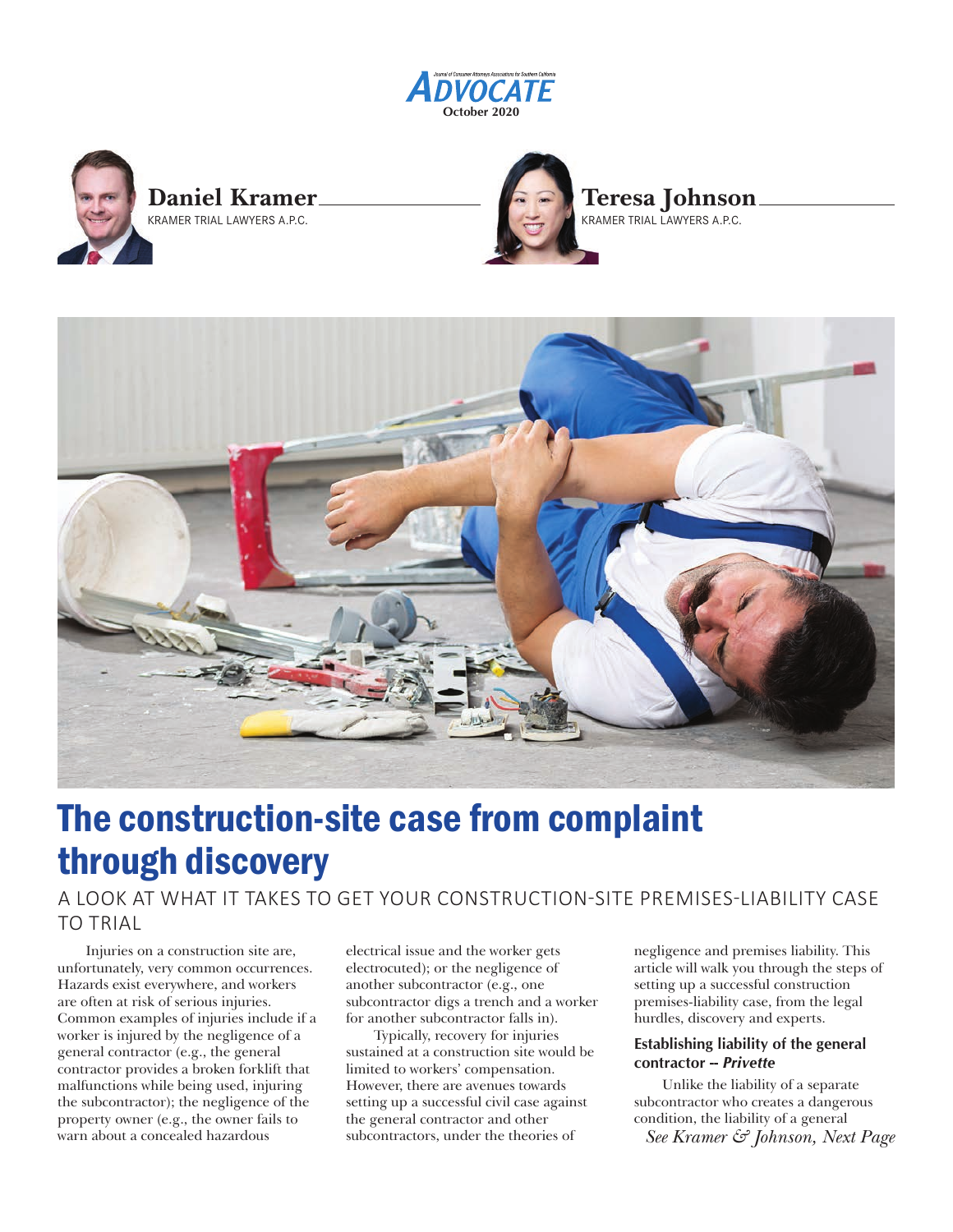

contractor is not so straightforward. The *Privette* Doctrine arises from the California Supreme Court case *Privette v. Superior Court* (1993) 5 Cal.4th 689, which contemplated whether an injured worker could hold the hirer or landowner liable for injuries sustained while working on the premises. The Supreme Court ultimately held that the plaintiff could not sue the hirer of an independent contractor who had no fault in the injury, when the plaintiff 's employer, an independent contractor, carried proper workers' compensation. (*Id*. at 692.) In general, the rule is meant to prevent injured workers from seeking recovery outside of workers' compensation, under the rationale that the hirer of the injured party had no control over the work done and therefore should not be held "vicariously" liable. As such, it is often used by general contractors or landowners to avoid liability on a third-party claim.

Over the years since *Privette* was decided, courts have re-examined the limits and carved out certain exceptions, including when the injury results from (1) the general contractor affirmatively contributing to the incident by retaining control over conditions that lead to the incident; (2) the failure of the general contractor to warn about a hidden, dangerous condition; or (3) defective equipment supplied by the general contractor. Each of the above exceptions is noteworthy, as they can provide the basis for maintaining a civil lawsuit against the otherwise-protected general contractor.

The common theme that runs through each court-held exception is that a general contractor who somehow affirmatively contributes to the incident that causes injuries should be held liable for these actions. Conversely, courts have found that a general contractor whose only job was to hire the subcontractor to perform work on the construction site should not necessarily be held liable, as their role is only as a hirer, and workers' compensation

coverage is already available. Below we will discuss the specific cases that have presented exceptions to the *Privette*  Doctrine.

### *Hooker* **and retained control**

Nearly ten years after *Privette* was decided, the California Supreme Court ruled on *Hooker v. Department of Transportation* (2002) 27 Cal.4th 198, which asked the Court to decide whether retained control could form the basis of a claim against the hirer of an independent contractor. The key, the Court contemplated, was whether the hirer had affirmatively contributed to the injuries in retaining control. This scenario stands in contrast to times when the hirer has retained the ability to exercise control over the worksite, but does not actually do so: "The fairness rationale at the core of *Privette* and *Toland* applies equally to preclude imposition of liability on a hirer for mere failure to exercise a general supervisory power to prevent the creation or continuation of a hazardous practice, where such liability would exceed that imposed on the injured plaintiff 's immediate employer, who created the hazard." (*Hooker, supra*, at p. 211 (citing *Kinney v. CSB Construction, Inc.* (2001) 87 Cal.App.4th 28, 36).)

In *Hooker*, the Court found that there was insufficient evidence of triable issues of fact to withstand summary judgment. In that case, the plaintiff 's husband died when a crane he was operating tipped over. Although there was evidence that the defendant knew that operating the crane in the manner the plaintiff 's husband had done was potentially dangerous and could lead to the crane tipping over, there was no evidence that the defendant had affirmatively contributed to the decedent's actions in operating the crane. Importantly, the *Hooker* Court found that merely having the ability to correct conditions, or enact safety precautions, is insufficient to find the general contractor is liable under a retained control theory. (*Hooker, supra*, at p. 215.)

In practice, this requires looking at the facts of the case, and considering what actions the defendant has taken that affirmatively contributed to the plaintiff 's injuries. Finding liability on the theory of retained control requires a careful examination of the available evidence in your case, and numerous depositions of persons at the job site in order to establish who really was in control of the situation.

#### **Failure to warn of dangerous condition —** *Kinsman*

A general contractor can also be held liable for failing to warn a subcontractor of a concealed dangerous condition on the property. In *Kinsman v. Unocal Corp.*  (2005) 37 Cal.4th 659, the California Supreme Court created another exception to *Privette* where (1) the hirer either knows or should have reasonably known about a concealed dangerous condition, (2) the subcontractor does not know and reasonably could not have known about it, and (3) the hirer fails to warn the subcontractor about the hazard. (*Kinsman, supra*, at p. 675.) Under this reasoning, a hirer cannot escape liability where it knows of a certain dangerous condition that is not readily apparent or known to the subcontractor, even if the hirer does not retain control over the work done.

Establishing a case under the *Kinsman*  exception to *Privette* may seem straightforward, however rarely will a defendant simply admit that the dangerous condition was hidden, that the defendant knew of its existence, or even that the condition was dangerous in the first place. Through careful discovery, you will build the foundation to this claim. Obtaining all communications, including meeting notes, reports, witness statements, along with photographs, building plans, site maps, and deposition testimony will be crucial to establish what the defendant knew, and what the plaintiff and his company reasonably could have known about.

#### **Defective equipment —** *McKown*

Providing defective equipment has been found to essentially be a subset of *See Kramer & Johnson, Next Page*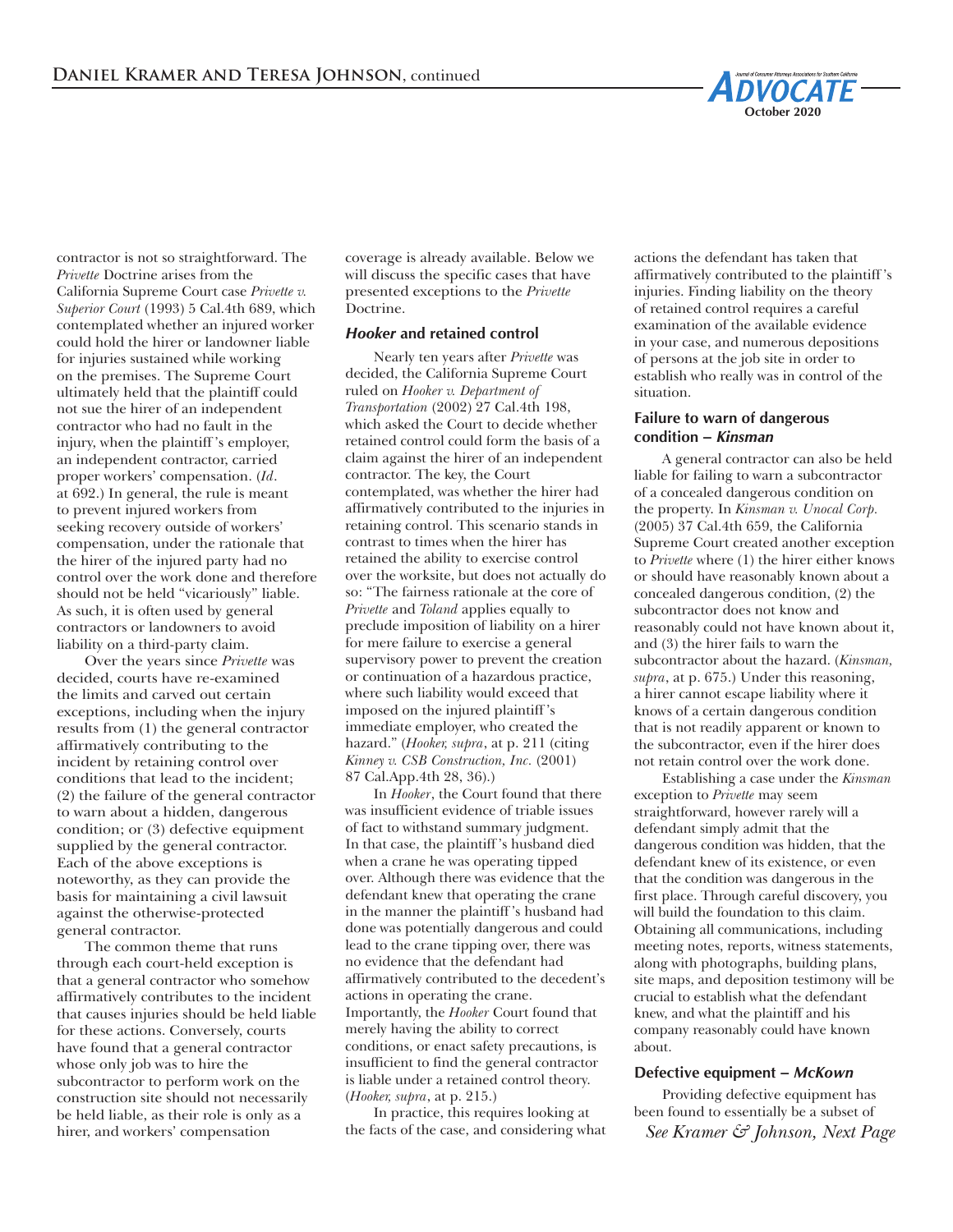

"retained control." In *McKown v. Wal-Mart Stores, Inc.* (2002) 27 Cal.4th 219, the California Supreme Court was presented with the question of whether the hirer of an independent contractor can be held liable for providing defective equipment to the worker. In holding that the hirer could be held liable, the Court considered that liability was proper given that in this scenario, the hirer was affirmatively contributing to the worker's injuries by providing him with the defective equipment. As Wal-Mart had requested that the workers use Wal-Mart's own forklifts, there were no reasonable alternative forklifts to use, and the worker was injured when the Wal-Mart forklift malfunctioned and the worker fell off of it, the jury's verdict against Wal-Mart could stand.

#### **Independent contractors without workers' compensation coverage**

The above sections discussed scenarios where the employee of a subcontractor is injured on the job. But what happens when the injured party is an independent contractor working for the general contractor, or is an employee of a general contractor that has no workers' compensation coverage?

Separate and apart from the *Privette* Doctrine and exceptions thereto, the California Labor Code allows for a lawsuit to proceed directly against an employer under very specific circumstances. This can affect lawsuits brought by independent contractors working for a subcontractor at a construction site, or the employees of the general contractor. In both scenarios, it might be possible to hold the general contractor civilly liable for the injured worker.

California Labor Code section 2750.5 has created a rebuttal presumption that a worker performing work that requires a license is an employee rather than an independent contractor. (Lab. Code, § 2750.5.) In other words, even if the worker would otherwise be classified as an independent contractor as opposed to an employee, the worker can still benefit from classification as an employee unless

it can be established that (a) the individual has the right to control and discretion as to the manner of performance of the contract for services; (b) the individual is customarily engaged in an independently established business; and (c) the independent contractor status is "bona fide and not a subterfuge to avoid employee status." (Lab. Code, § 2750.5, subds. (a)-(c).)

Labor Code section 3706 provides that "if any employer fails to secure the payment of compensation, any injured employee . . .may bring an action at law against such employer for damages, as if this division did not apply." A lawsuit brought under section 3706 is extremely beneficial to the plaintiff, as a presumption of negligence attaches, and the defendant employer cannot assert contributory negligence, assumption of the risk, or the negligence of another party as a defense. (Lab. Code, § 3708.)

Putting these Code sections together, an injured independent contractor may still have standing to bring a civil claim, as may an injured employee of a general contractor. The injured independent contractor, if performing work that requires a license, may be conferred the status of an employee. If the employer has no workers' compensation coverage, then a civil lawsuit may be maintained against them. Similarly, if a general contractor is operating without workers' compensation coverage for its employees, an injured employee may be able to maintain the civil case with the presumption of negligence afforded under Labor Code section 3708.

When these situations arise in the case, it is important to work closely with the workers' compensation attorney on the matter. If the case goes to trial at the workers' compensation level, and there is a finding that the general contractor failed to check for licenses, or that the general contractor failed to secure workers' compensation coverage for the injured party, then these issues should be conclusively established for purposes of the civil case. In other words, the workers' compensation findings can be used to

your advantage in the civil action as res judicata, potentially setting you up for a motion for summary adjudication on the issue.

The takeaway from this section is that even when it seems like there is no way to hold a possible defendant liable for the incident, the Code and case law can allow you to be creative and find loopholes around no liability.

#### **Discovery, experts and pre-trial considerations**

Once the theories of liability are in place, it is time to turn to discovery, and how you will prove your theory. In a construction case, as with any other case, both written discovery and depositions are crucial for establishing how the incident occurred.

Every construction site case is going to come with many different rules and regulations that you can use to pinpoint violations that ultimately caused your client's injuries. This is why it is crucial you hire a safety expert early in the case. But be careful on the type of expert you hire. There are dozens of construction experts in Southern California, but the vast majority of these men and women have only testified in construction defect cases. They rarely, if ever, have actual experience analyzing jobsite safety and injury prevention, which are extremely important topics in premises construction cases.

This means you are going to want to deeply vet any expert you intend to retain by confirming he or she has actual construction experience, and that he or is she is an expert in safety and injury prevention on jobsites. Make sure he or she has an in-depth understanding of OSHA and CAL-OSHA regulations, Injury and Illness Prevention Programs (IIPPs) that all contractors must have, as well as safety meeting customs and practices. This will give you a leg up every time in the battle of the experts. Almost every defense expert we have deposed only has experience in construction defect cases, with little to no knowledge of the

*See Kramer & Johnson, Next Page*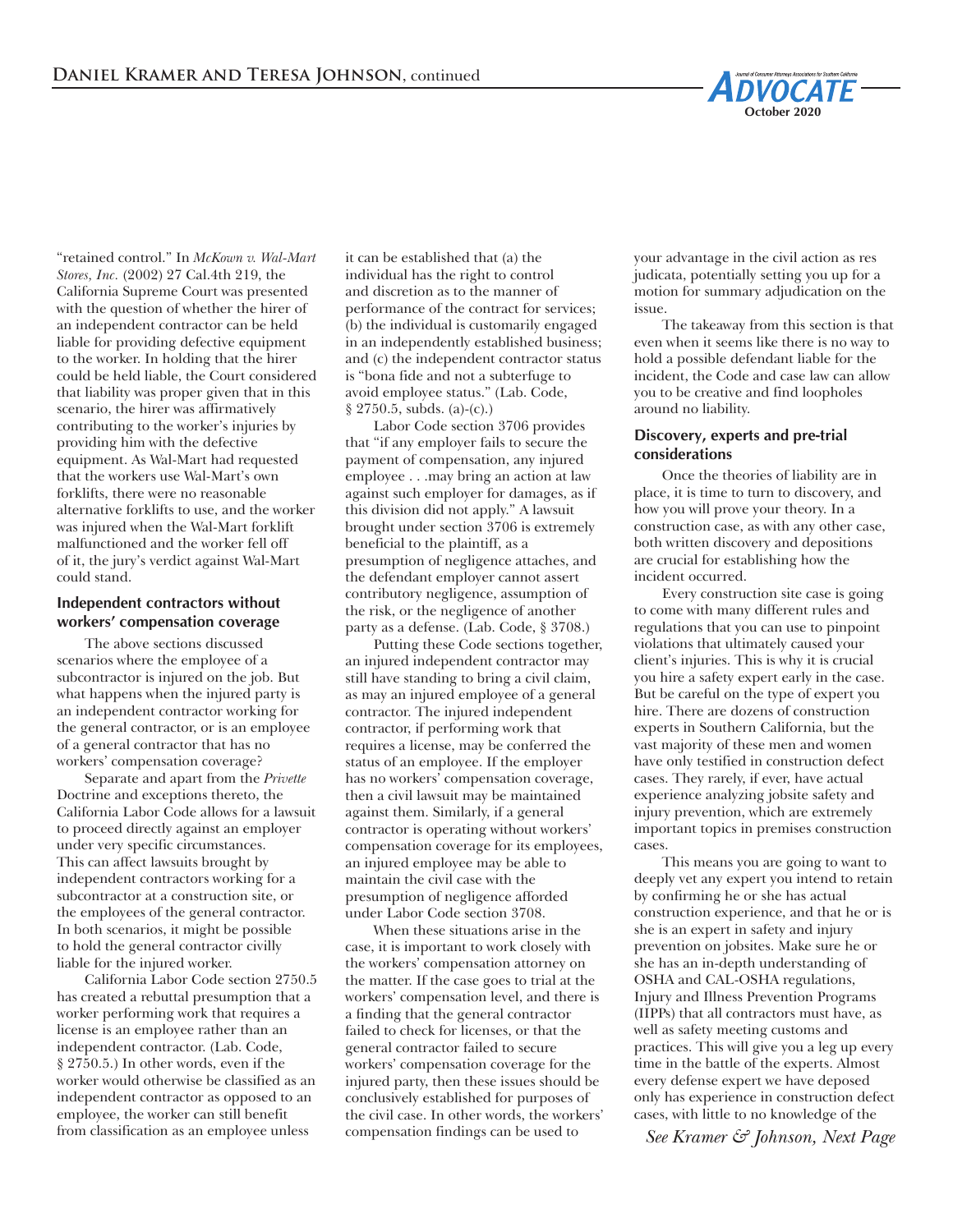

safety rules and regulations. At trial, we then are able to dismantle the expert in no time at all, by showing they are not actually the right expert for this case.

Once you have retained your expert, you will want to work with this individual to determine the safety rule violations. The first place to look is the defendant's IIPP. This is the rule book all contractors are required to give their workers that lays out how to keep themselves, co-workers, other subcontractors, and the public safe while working on a jobsite. You will find solid gold if you comb through these documents. For example, on a trench case we had that went to trial in 2018, one of the defendants had a detailed section in its IIPP that laid out twenty different rules in regards to how its employees are required to ensure no one is injured in and around trenches. Nearly every single one of these rules was violated by the defendant's own employees. Juries don't like it when defendants deny liability, but all of their own employees violate these safety rules.

#### **Attacking with OSHA violations**

Attacking the defendant with its own rule violations will score the most points with the juries. Secondarily, you will want to attack them on OSHA violations. Your expert should be able to provide you with a list of all OSHA regulations that apply to your facts, but you will want to do your own research by not only reviewing the specific regulations, but also the "Interpretation Letters" OSHA publishes as official guidance on how to interpret OSHA requirements.

Again, going back to our trench case example, the trench at issue was three feet deep and two feet wide. The defense wanted to argue that under OSHA 1926.501(b)(4)(i) "Each employee on walking/working surfaces shall be protected from falling through holes (including skylights) *more than 6 feet (1.8 m) above lower levels,* by personal fall arrest systems, covers, or guardrail systems erected around such holes." Therefore, since the trench was only three feet deep there was no duty on the general or

subcontractor to cover or barricade the trench at issue.

However, when we dug deep (no pun intended) into the OSHA Interpretation Letters, we found two different opinions stating any "hole," as defined under OSHA 1926.500(b) as a "gap or void two inches or more in its least dimension, in a floor, roof, or other walking surface," must be covered or guarded under OSHA 1926.501(b)(4)(ii) stating "each employee on a walking/working surface shall be protected from tripping in or stepping into or through holes (including skylights) by covers." With these letters, we were easily able to easily rebut the defense experts' contentions that the trench did not need to be covered.

All of the above needs to be done very early in the case, preferably before you file, to enable you to dictate how discovery should be conducted so you can prove your case.

#### **Depositions from subcontractors**

On a construction site, there are often several subcontractors working under the general contractor at any given time, with each business employing multiple persons in various roles, including business owners, project managers, superintendents, forepersons, and workers. Based on safety meeting notes, reports, written witness statements in any OSHA report, and other materials, you will be able to determine which of these persons you need to depose, and often, there are multiple depositions that must occur, including the depositions of each company's person most knowledgeable (PMK).

For example, on our 2018 trench trial, we took the depositions of each company's PMK, in addition to the foreperson for each company and the general contractor's superintendent for the jobsite. During depositions, it became apparent that each company was pointing the finger at the other, and that the employees had no idea what was going on. These depositions became crucial at trial to establish the complete breakdown in the general contractor and subcontractor's systems, which led to our

client falling into an unmarked and unbarricaded trench and suffering four broken ribs with a lacerated spleen.

In creating your PMK Deposition Notice, it is important to be as specific as possible with respect to each category of information you wish to have this person testify on. Some sample categories appear below:

- 1. Defendant's policies and procedures RELATING TO construction at the SUBJECT PREMISE;
- 2. Defendant's CONSTRUCTION PLANS for the SUBJECT PREMISE;
- 3. Defendant's policies, guidelines, procedures, forms, methods, and rules regarding warnings, caution, and notification of ongoing construction at the SUBJECT PREMISE at the time of the SUBJECT INCIDENT.
- 4. Defendant's policies, guidelines, procedures, and rules related to employee injury prevention at the SUBJECT PREMISE at the time of the SUBJECT INCIDENT.
- 5. Defendant's contracts and agreements with subcontractors RELATING TO the SUBJECT PREMISE;
- 6. Defendant's distribution of jobsite duties at the SUBJECT PREMISE;
- 7. The SUBJECT TRENCH at the SUBJECT PREMISE;
- Covering the SUBJECT TRENCH at the SUBJECT PREMISE;
- 9. COMMUNICATIONS with any and all subcontractors RELATING TO the SUBJECT PREMISE.

#### **Written discovery**

Written discovery provides a great opportunity not only to gather all documents related to the construction site and the incident, but also a chance to establish the positions of the parties. In our construction cases, we propound written discovery early on in the case, using pre-existing templates specific to construction cases that we then tweak for the facts of each individual case.

*See Kramer & Johnson, Next Page*